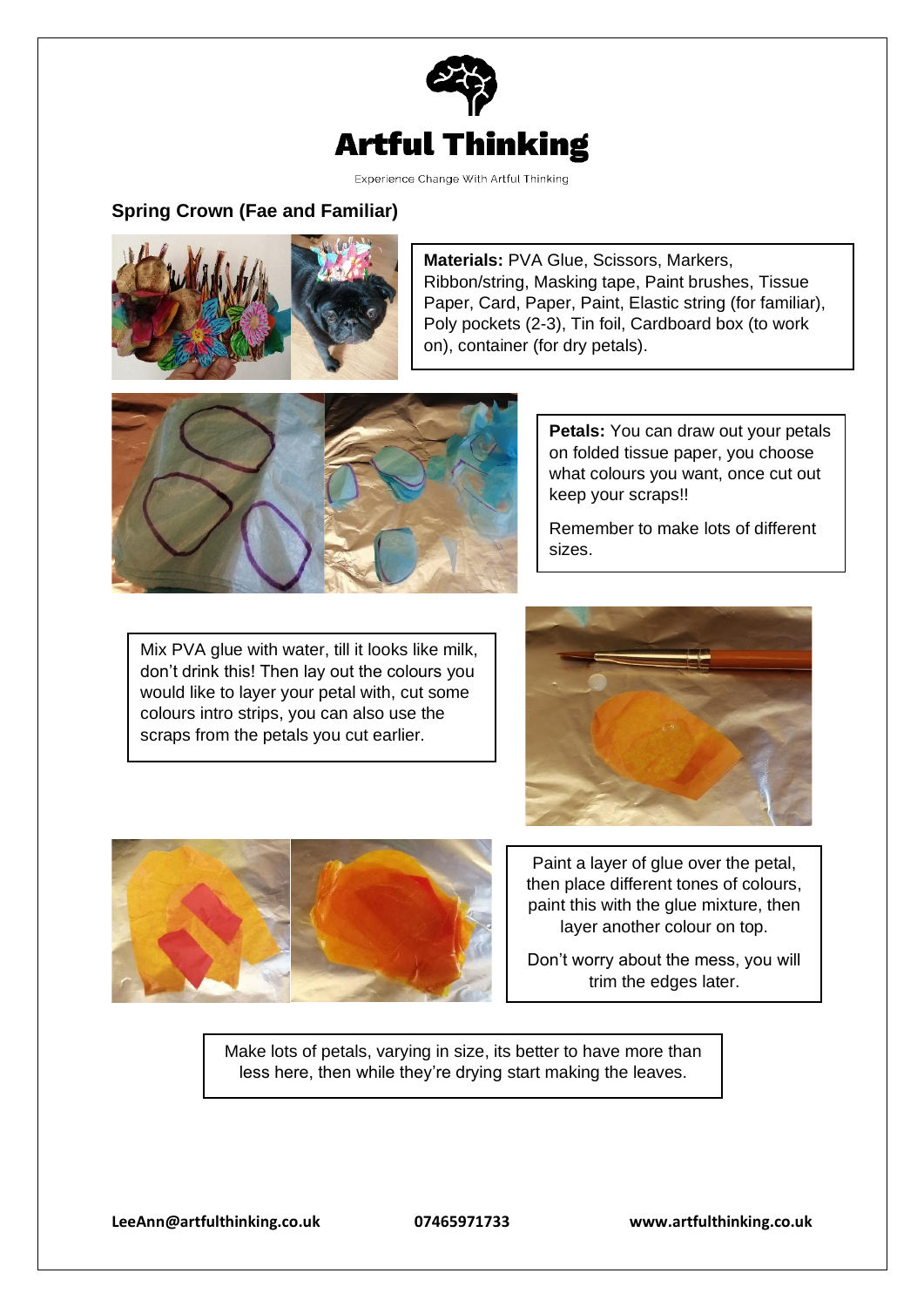

On pieces of paper draw "leaf" shapes, then colour them in. I did a mixture of colours, always working light colours to dark.

You can add a mixture of colours too.



Cut out the leaves and start on drawing flowers.

 $\overline{a}$ When drawing flowers, just like the leaves and petals draw different sizes. Take your time colouring in the flowers, scribble, layer colours, draw your own patterns.



Using ribbon or string wrap a piece around your head and then cut the length of the two ends where they touch.

Lay this against a piece of card, I taped two horizontally laid down, and measured what size I needed using the ribbon.





Draw and cut out "tree branch" like shapes out of the top part of your crown.

Using markers layer up colours, think of the trees you've seen on walks, got any favourites?





Test out the size of your mini crown on a willing familiar/pet.

**[LeeAnn@artfulthinking.co.uk](mailto:LeeAnn@artfulthinking.co.uk) 07465971733 www.artfulthinking.co.uk**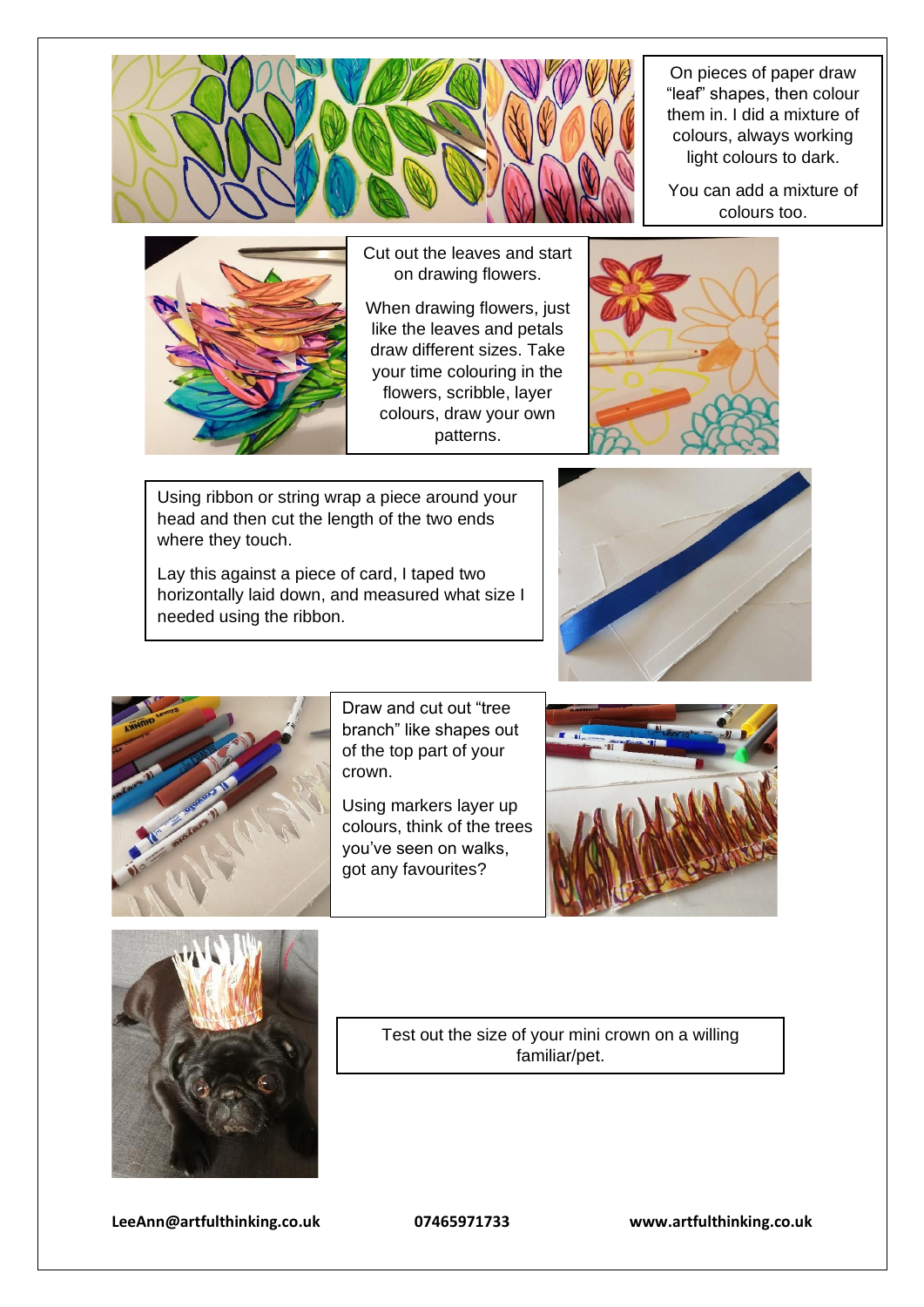

I decided to paint the back of the crowns, using cheap acrylic paints.

When these are drying work on building your larger flowers.



Once your petals are dry trim off the rough edges, if you want, I sometimes love to keep the petals looking wild.

Remember you can keep the scraps!

Cut a circle out of the card, then using just glue (not the milky mixture), begin to layer your petals.

Have fun creating flowers and mix up what colours you build into your flowers.







Using the scraps from the leftover pieces, I added them to the center of the flower.

**[LeeAnn@artfulthinking.co.uk](mailto:LeeAnn@artfulthinking.co.uk) 07465971733 www.artfulthinking.co.uk**